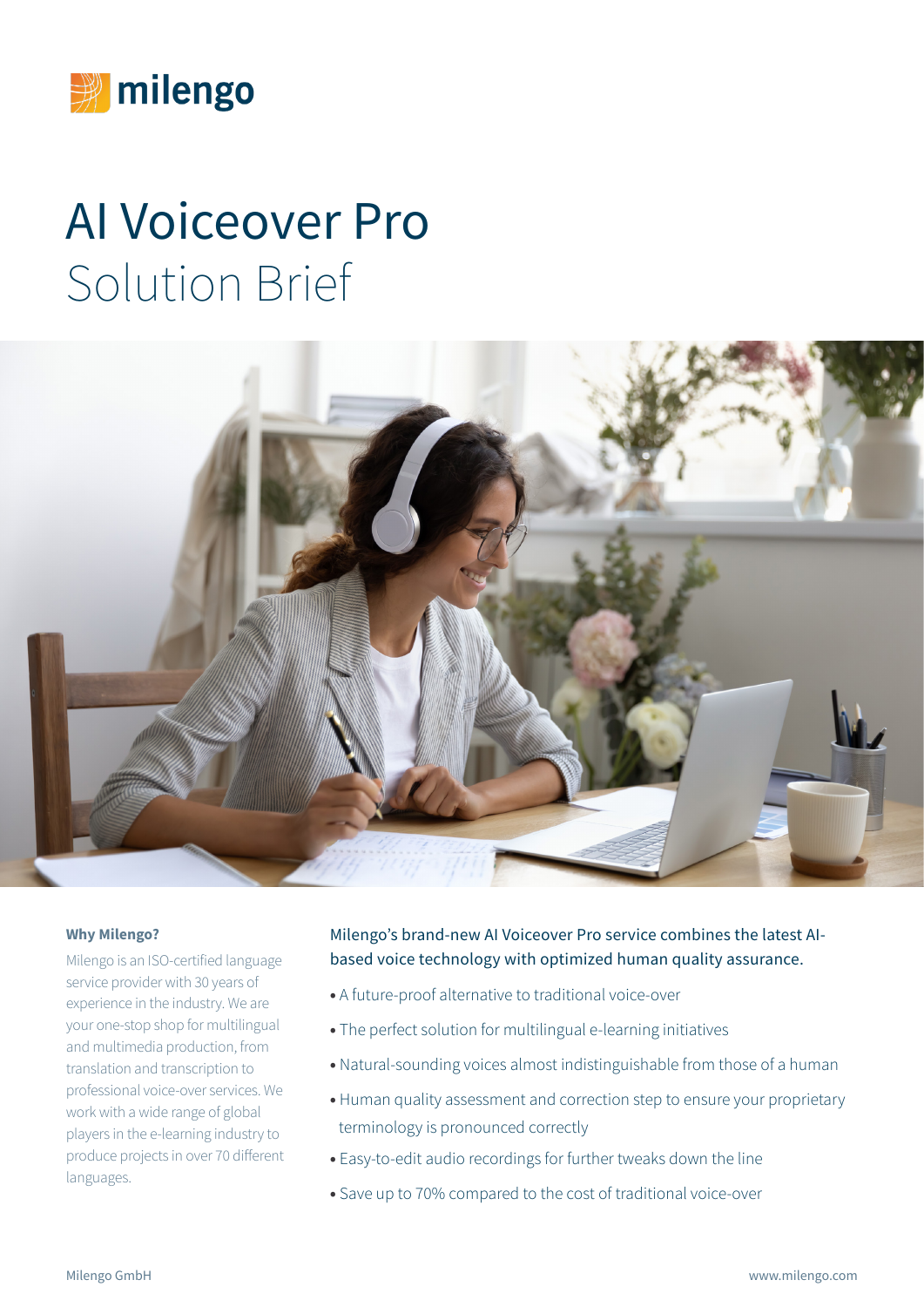

other

Listen for yourself and hear the quality of our AI Voiceover Pro with your own ears! **[Click](https://www.milengo.com/human-assisted-ai-voice-james/?lang=en)  [here for an audio](https://www.milengo.com/human-assisted-ai-voice-james/?lang=en)  [sample](https://www.milengo.com/human-assisted-ai-voice-james/?lang=en)**

> 1  [https://biteable.com/blog/](https://biteable.com/blog/video-marketing-statistics/) [video-marketing-statistics/](https://biteable.com/blog/video-marketing-statistics/)

According to current forecasts, videos will account for around 82% of all global data traffic by 2022<sup>1</sup>. Audio-visual communication is the new normal. This presents a huge challenge for many businesses – not least because of the high costs and complexity associated with professional audio production. That's where Milengo's AI Voiceover Pro solution comes in! This cost-optimized service opens the door to new opportunities and will set you on the path to making multimedia content one of the cornerstones of your communications strategy.

#### AI-optimized voices + human quality assurance

Wherever you promote your company, it is essential to ensure that your corporate language is pronounced correctly – that goes for both basics like your company name, product names, and any other important terminology used in your industry. But with conventional text-to-speech plugins, this is far from guaranteed. The engines these tools use are susceptible to mispronunciation, especially when it comes to rare technical terms and neologisms. Where our service differs is that we enlist trained specialists to check your audio output and systematically correct the emphasis and flow of the spoken text. We ensure that both the audio and visual elements of your multimedia content are in line with professional standards, so your in-house production teams can focus on their real core tasks.

### Much-needed relief for your multimedia budget

Traditional voiceover is a huge drain on both resources and personnel. Professional voice artists need to be cast and retained, sound equipment needs to be hired, and then the whole thing needs to be mastered and put through several rounds of corrections before it can finally be published. The fact that the production costs for text-to-speech are so much lower is one of the main reasons why it is so appealing. With Milengo's AI Voiceover Pro service, you can slash your expenditure by up to two thirds, thus enabling you to add high-quality voice output to more of your multimedia content and make more of your content overall accessible to everyone.

#### Simpler planning cycles

Milengo's AI Voiceover Pro service offers more than just lower costs – it can also help you to streamline your planning cycles, reduce the workload on your in-house teams and generally make your life less complicated. Professional voice artists need to be booked weeks or even months in advance, and often won't be available for the entirety of a long-term project. Even if you employ in-house voice talent to save costs, it is still a highly time-consuming process. Thanks to the reduced human involvement and technical workload it offers, text-to-speech technology allows you to complete the same projects in just a fraction of the time. And of course, the voices of a text-to-speech engine are always available, so you don't have to worry about your original voice artist dropping out halfway through the project and ruining the consistency of your content.